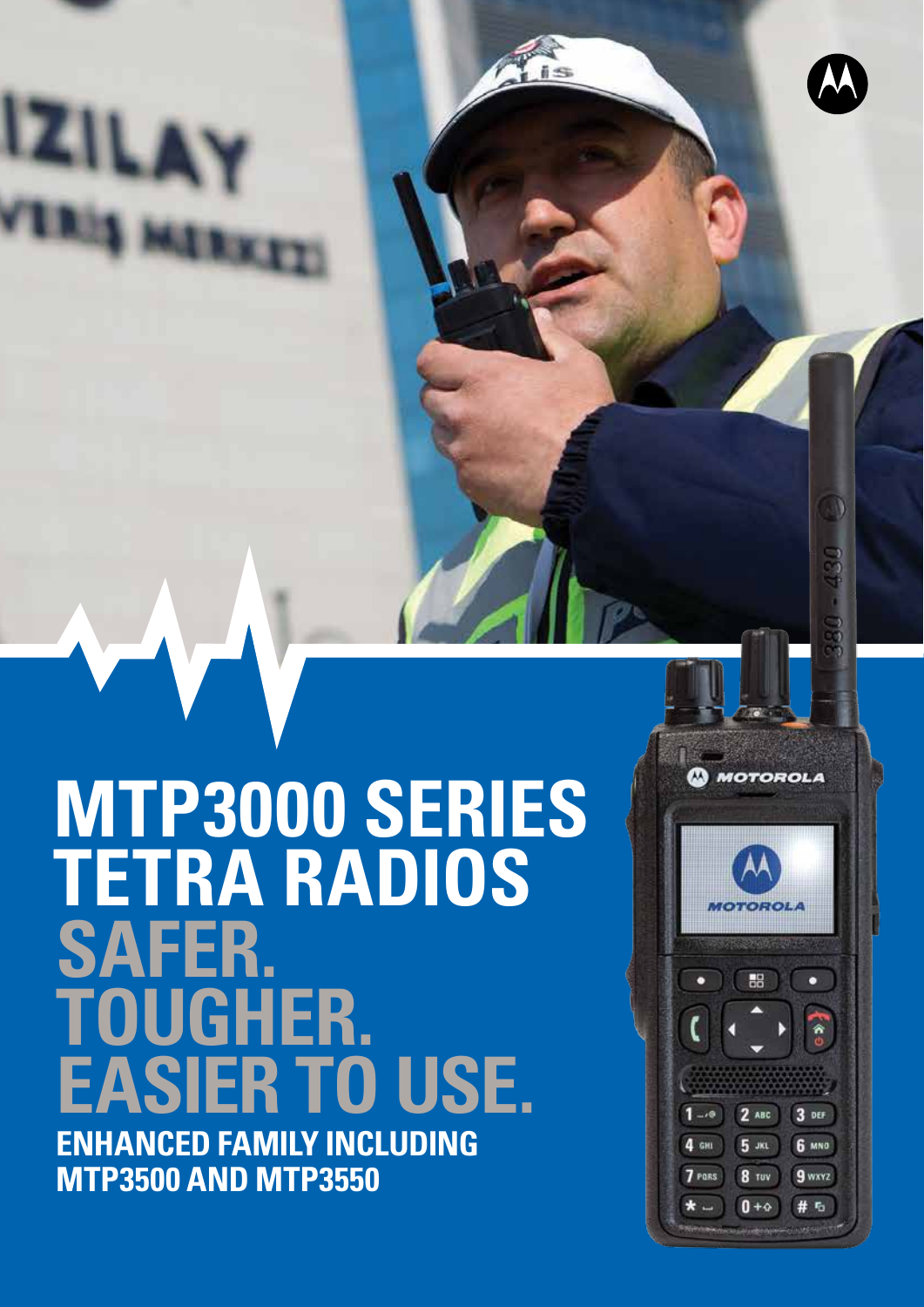## **MTP3000 SERIES ENHANCEMENTS**



**IP65, IP66 & IP67**



**WIDEBAND 350-470 MHZ & 800 MHZ**

**GPS & BEIDOU OR GLONASS**

## **MTP3500/3550 ADDED FEATURES**



**ENCRYPTION** 

**MOTOROLA** 

**MONTAN PART A** 

쁢

 $2$  ABC

5 ж

8 TUV

 $0 + \diamond$ 

3 DEF

**6 мно** 

9 wxyz

# 5

<u>ه، -</u>

4 сн

7 PORS

 $\star$   $-$ 

**END-TO-END** 





### **MTP3000 SERIES DESIGNED TO WORK IN THE TOUGHEST,**

**MOST DEMANDING ENVIRONMENTS, DAY IN, DAY OUT.**

The MTP3000 Series radios are the result of more than 15 years of focus in TETRA on increasing user safety, enhancing efficiency and improving communications. The radios are packed with features which are essential for safe and effective operations, as well as significant improvements in areas such as audio and ruggedness.

The MTP3000 Series radios have all been enhanced with IP65, IP66 and IP67 for dust and water ingress protection, wideband support for 350-470 MHz and 800 MHz as well as an RFID hardware option.

The MTP3100 and MTP3150 are the entry level radios packing in all the TETRA essentials and providing an easy transition from analogue to digital radio.

The MTP3200 and MTP3250 add features such as Global Navigation Satellite System (GNSS) capability including BeiDou or Glonass and secure Bluetooth for users who require a feature rich TETRA radio.

The new MTP3500 and MTP3550 radios will further enhance the MTP3000 Series delivering a fully featured radio for public safety and mission critical users with the addition of a man down sensor, vibrate alert and End-to-End Encryption (E2EE).

# **KEY BENEFITS**

**SAFER**

Ξ



### **STAY IN TOUCH**

H

Be safer and more effective with greater coverage and in-building performance with high sensitivity and power

li



(b)

#### **STAY SECURE**

Be secure with Air Interface Encryption or End-to-End Encryption to prevent unauthorised access



Outstanding audio means you can be safe and effective in the most noisy and difficult environments

### **ENHANCE YOUR SAFETY**

Know that your officers or workers are safe with man down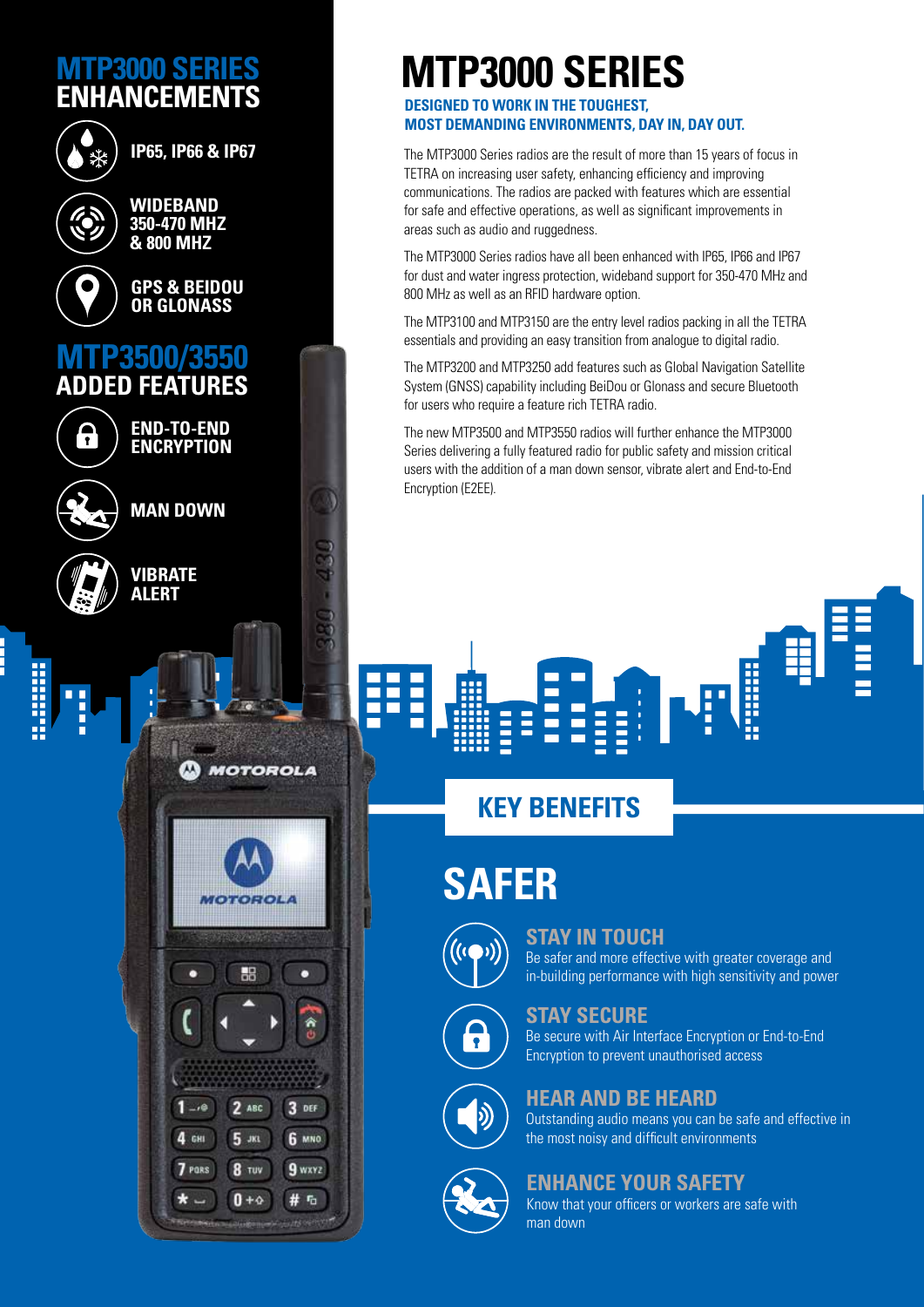# **SAFER SUPERIOR AUDIO AND INCREASED RANGE**

The MTP3000 Series is optimised for excellent audio performance in all types of noisy and demanding situations. Audio through both the speaker and accessories is clearer even at full volume, and the user can be heard above loud background noise.

Hardware enabled End-to-End Encryption (E2EE) is the most secure method for preventing the interception of critical voice or data communications.

High receiver sensitivity and high transmit power gives the MTP3000 Series the capability to maintain communications in the most demanding situations at long range, in built up areas and in buildings.

The man down sensor detects whether a radio has been static for a preset time, or has tilted beyond a preset angle. Man down is of particular value for the protection of fire officers in front-line operations, but also lone security personnel or industrial workers operating in hazardous environments.

### **TOUGHER DURABLE CONNECTORS AND RUGGED DESIGN**

The MTP3000 Series is fitted with two new connectors to provide corrosion resistance, ruggedness, conductivity and low insertion resistance. The side connector has excellent pull strength. The bottom connector has a self cleaning mechanism to resist dust and dirt, is easy to clean, and is protected inside the radios.

With IP65, IP66 and IP67 these radios can withstand immersion in a metre of water for 30 minutes, or a high pressure water jet from a fire hose.

# **EASIER INTUITIVE HARDWARE AND SOFTWARE FEATURES**

The two knob interface will suit users migrating from an analogue radio. The wide transflective screen displays additional characters and is easy to see in both low light and direct sunlight.

Vibrate alert for incoming calls and messages will allow officers or workers to stay covert or be discreet when silence matter.

The MTP3000 Series also come with optional colour identification bands around the antenna. This identifies the radio for user groups with different tasks, coverage area or shifts.

# **TOUGHER**

ПГ



### **GO WHERE YOU GO**

Built to survive hot, cold, dusty and wet conditions with IP65, IP66 and IP67



**BUILT FOR A TOUGH WORLD** Rugged and robust side and bottom connectors for hard use and dirty environments

# 全

# **CONNECT AND COLLABORATE**

Connect to collaborative devices and enable powerful applications with secure Bluetooth

# **EASIER**



### **CUSTOMISE FOR THE END USER**

Tough and effective range of audio and energy accessories suitable for the same rough use as the radio

HH

### **PICK IT UP AND USE IT FAST**

Transition quickly from analogue radios with two control knobs. Navigate quickly through the simple user interface on the clear screen



### **STAY COVERT OR BE DISCREET**

Vibrate alert for incoming calls or messages when silence is important



### **TRACK YOUR PEOPLE AND ASSETS**

RFID hardware option for tracking your people and inventory control of your radios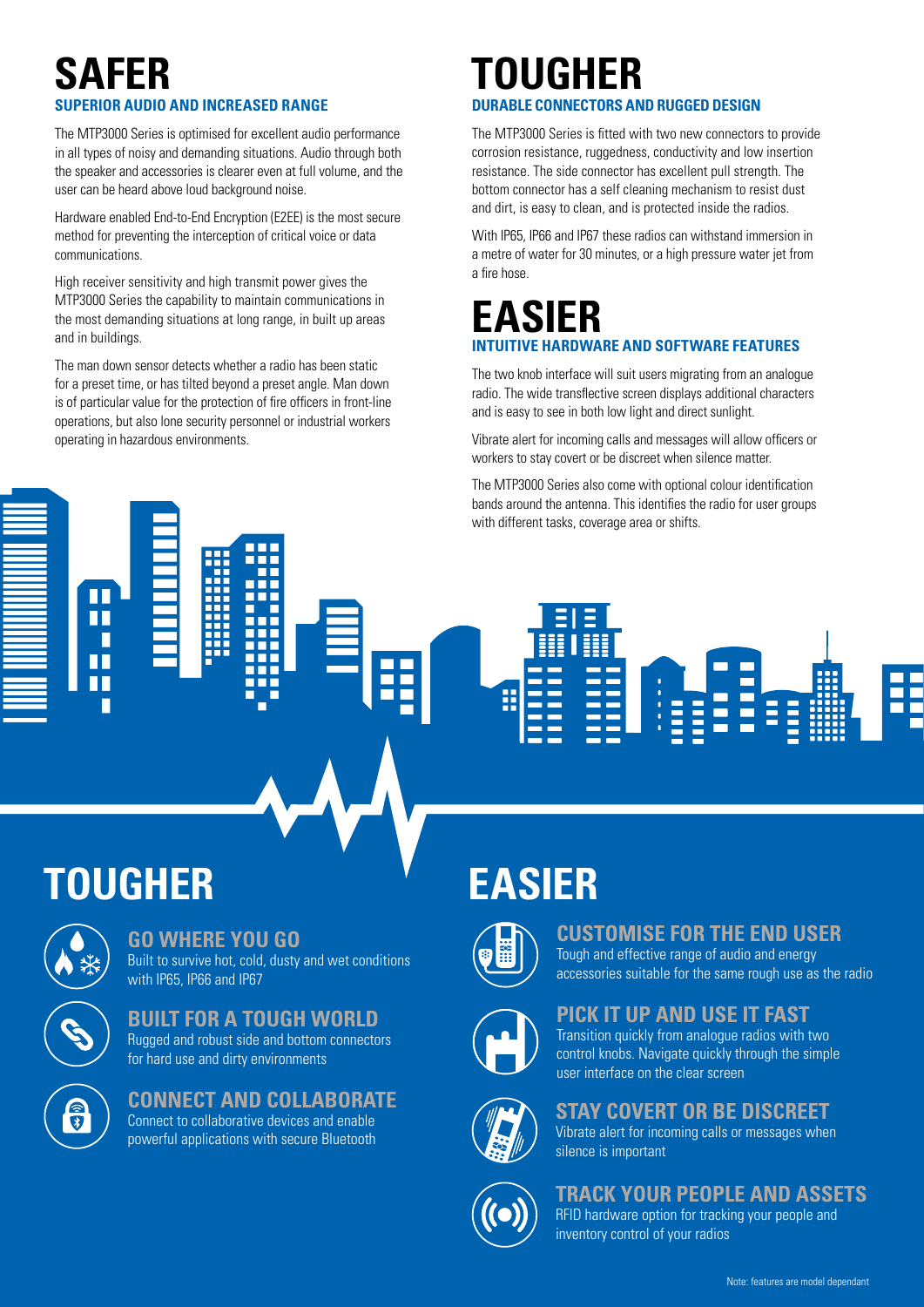# **POWERFUL APPLICATIONS ENABLED WITH SECURE BLUETOOTH**

The MTP3000 Series radios are fitted with advanced Bluetooth technology, providing a secure wireless link which opens up a world of possibilities for connecting the radio with devices matched to the specific needs of end users. These collaborative solutions, combining devices and applications can improve the safety, effectiveness and efficiency of your officers and workers.

#### **FAST WIRELESS PUSH-TO-TALK**

A wireless Push-to-talk (PTT) device can be used when protective clothing makes it difficult to reach the radio quickly or the user wishes to remain covert.

#### **REMOTE CONTROL**

 $\mathbf{a}$ 

 $\hat{z}$ 

**I'SI** 

 $\widehat{\mathbb{R}}$ 

A smartphone can be used to remotely control the radio, making or answering calls, changing talkgroups or other settings through the secure Bluetooth connection. Particularly useful when the end user needs to be discreet or even covert.

#### **BARCODE SCANNER**

A barcode scanner with a serial port profile can be linked to the radio and used to check suspect vehicles, identity documents or hazardous packages. To speed up identification and save valuable time, the user can transmit information to be checked against a database and quickly receive results directly to the radio.

#### **HEART RATE MONITOR**

A heart rate monitor can be connected to the radio and used to detect if the officer or worker is at risk of heart problems or failure. Status messages can be sent over the radio alerting control of any issues.

#### **INDOOR LOCATION**

Bluetooth beacons in high value buildings can be used detect the presence of the radio and ensure easy location of the officer or worker during an incident.



**MOTOROLA** 

H

 $2$  ABC

5 лкі

**8** TUV

 $0 + 4$ 

 $-16$ 

4 сн

7 PORS

 $\star$   $-$ 

 $3$  DEF

**6 мло** 

9 wxyz

I.F

Optional colour identification bands for groups with different tasks, coverage areas or shifts



Standard Control Knob RFID Control Knob

**K** RFID hardware option for tracking your people and inventory control of your radios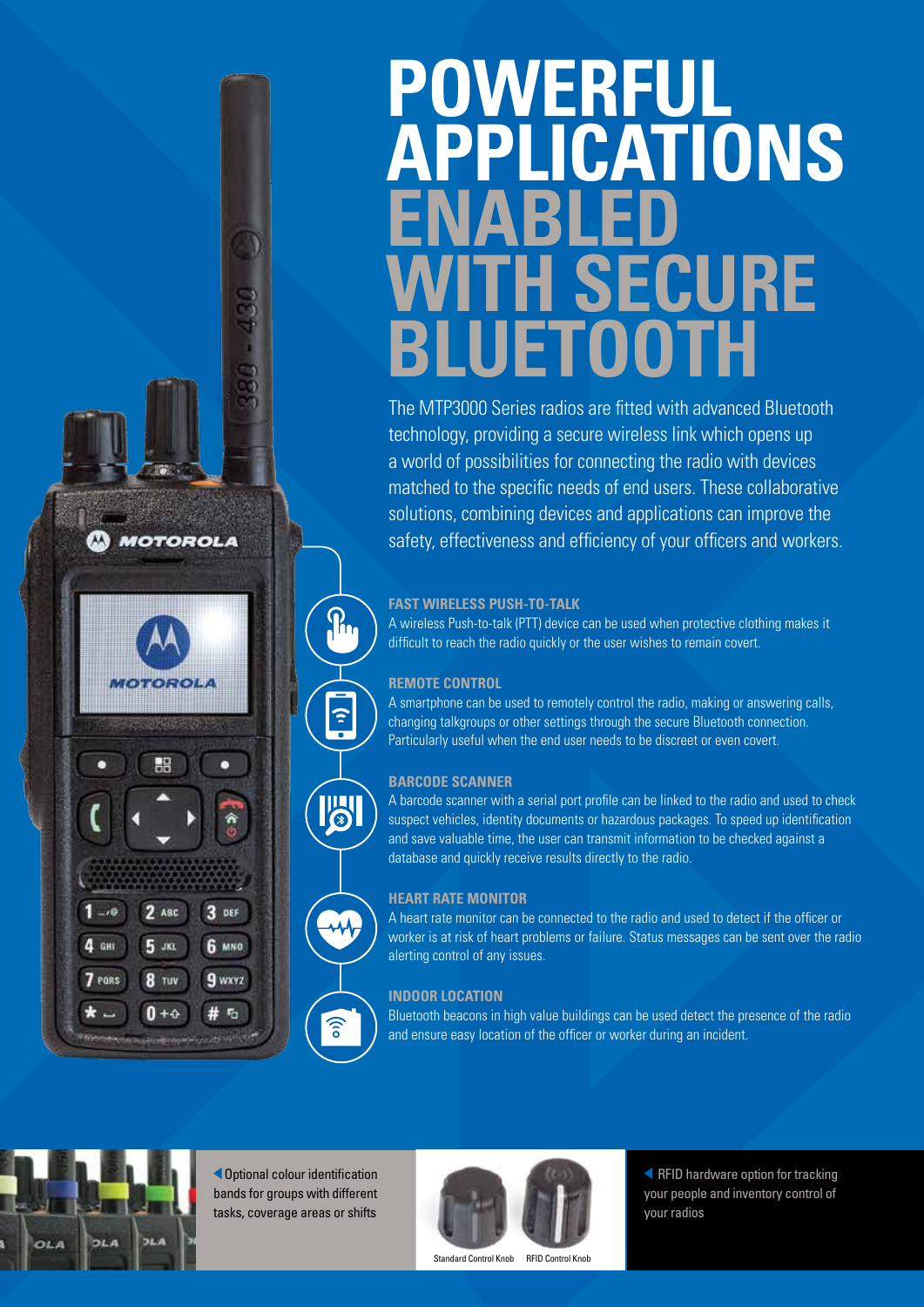# **MTP3000 SERIES ACCESSORIES**

Get the most out of your MTP3000 Series radios by extending its power and reliability with Motorola certified accessories. This includes select 3rd party accessories that have been tested and certified with the MTP3000 Series radios. Our accessories endure rigorous testing to help keep you safer.



**Bluetooth 2.1** audio is embedded in the radio enabling fast and secure pairing with a variety of Bluetooth accessories. Easy to attach and pair, Motorola Bluetooth accessories enhance performance and security wherever you work. Officers can talk discreetly undercover, move without wires and use their radio like never before.

When you're working under surveillance, receiving discreet communication is a must. With the new clear eartube, an earpiece that attaches to our wireless pod, security personnel can communicate privately. The clear eartube ensures a perfect fit and comfort for extended wear.

The **Savox HC-1** is a compact helmet-com unit for professionals working in hazardous conditions. It easily mounts into most helmet types and provides clear and hands-free communication making it ideal for Fire and Rescue workers.

Complete the solution with the **Savox C-C400 com-control unit** that enables the use of your two-way radio in hazardous conditions. Designed to be especially robust for the most extreme environments, the extra-large push-to-talk button ensures transmission even when used underneath gear and protective clothing.

Savox C-C400 GMMN4579A Savox HC-1 GMMN4585A

PMLN7052<sup>\*</sup>

NNTN8294 & NNTN8295\*

Motorola Remote Speaker Microphones (RSM) ensure clear, loud audio and quality that stands up to the toughest conditions. The Windporting mechanics reduce the adverse effects of wind and rain so your messages are always heard clearly. Submersible models mean that even in extremely wet conditions, you will have continued, reliable communications.

PMM<sub>MA4075</sub>

In a loud manufacturing plant, keeping communications running smoothly is critical for productivity and safety. The Motorola Heavy Duty Headset with 24dB noise reduction rating has been optimised and certified to meet the radio's performance. This headset is designed to protect your hearing and improve communication in loud environments.

\*Wireless Pod NNTN8191 must be ordered separately

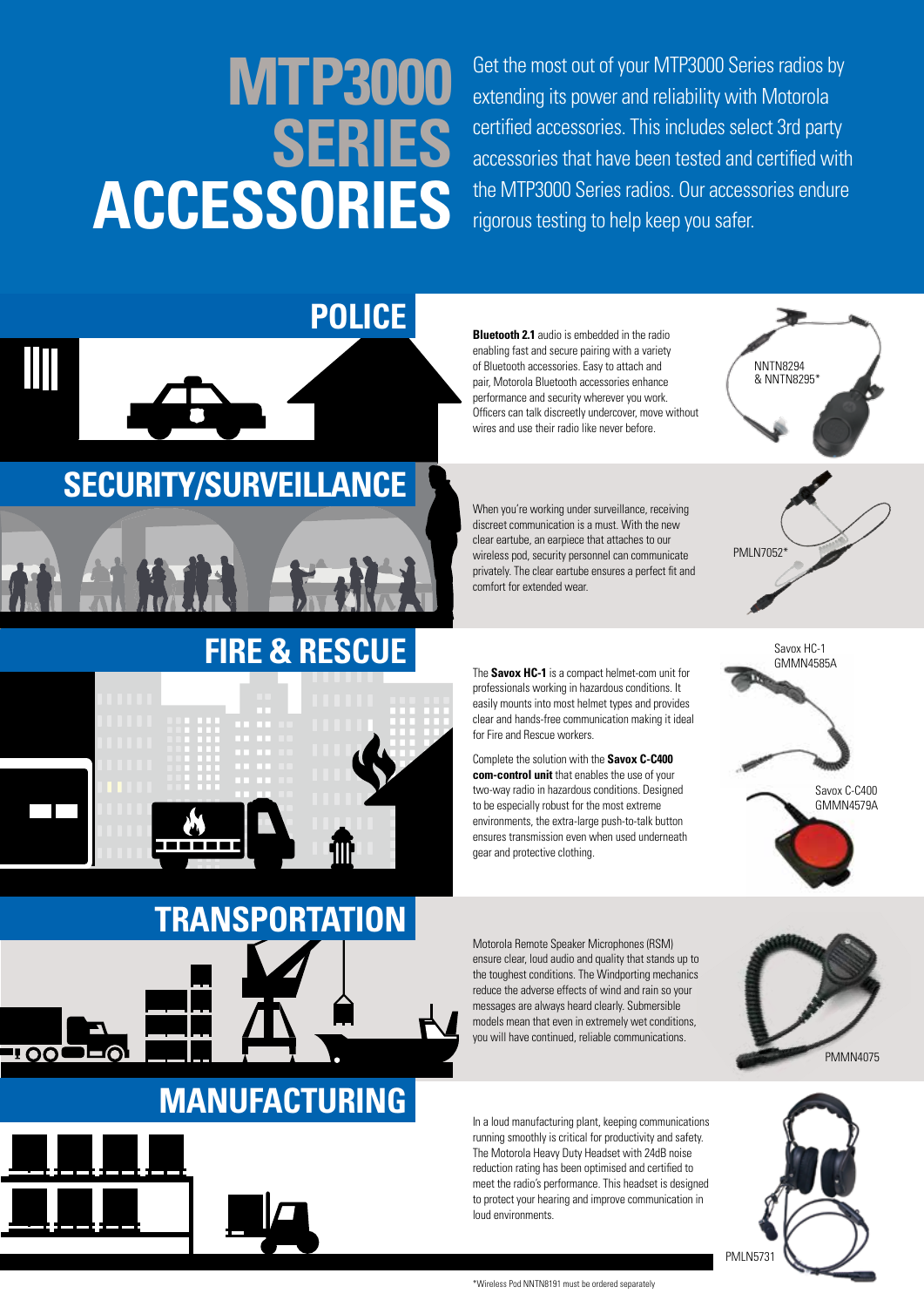#### **SERVICE FROM THE START FOR TETRA TERMINALS ENSURING MAXIMUM PERFORMANCE TO MEET YOUR MISSION CRITICAL REQUIREMENTS**

#### **PROTECTION. PROVEN.**

We deliver. With our proven capability, you can be sure your equipment is expertly repaired and back in the hands of your users quickly. Using the latest tools and with strict adherence to Motorola engineering procedures, our expert technicians diagnose and repair units to original manufacturing specifications.

#### **TECHNICAL EXPERTISE:**

Experienced technical support engineers work with you to diagnose and resolve hardware and software problems resulting in swift resolution of issues for your end users.

**MTP3000 SERIES SPECIFICATIONS**

**VITP3000 SERIES** 

**SPECIFICATIONS** 

#### **CUSTOMER SERVICE:**

A single source of support delivered through our state-of-the-art diagnostics equipment, repair tools, and an extensive inventory of replacement parts help us to provide expert repair on your TETRA terminals.

#### **PEACE OF MIND:**

Our support programme protects your hardware investments from every angle, all designed to optimise device performance, minimise downtime and keep operations running smoothly and within budget.

|                              | <b>MTP3100</b> | <b>MTP3150</b> | <b>MTP3200</b> | <b>MTP3250</b> | <b>MTP3500</b> | <b>MTP3550</b> |
|------------------------------|----------------|----------------|----------------|----------------|----------------|----------------|
| <b>Keypad Style</b>          | Simple         | Full           | Simple         | Full           | Simple         | Full           |
| IP65/66/67                   | ٠              | $\bullet$      | $\bullet$      | $\bullet$      | $\bullet$      | ٠              |
| <b>Location Services</b>     |                |                | $\bullet$      | $\bullet$      | $\bullet$      | ٠              |
| <b>Bluetooth</b>             |                |                | $\bullet$      | $\bullet$      | ٠              | ٠              |
| Man Down                     |                |                |                |                | ٠              | $\bullet$      |
| <b>Vibrate Alert</b>         |                |                |                |                | ٠              | ◠              |
| <b>End-to-End Encryption</b> |                |                |                |                | ∙              |                |

| <b>GENERAL</b>                                              |                                                                                             |
|-------------------------------------------------------------|---------------------------------------------------------------------------------------------|
| Dimensions HxWxD mm                                         | 124 x 53 x 33.5 (with standard battery)                                                     |
| Weight                                                      | 280g (radio with 1650mAH battery and antenna)                                               |
| <b>Battery Performance</b><br>(Class 4 and 1650mAH battery) | Duty Cycle 5/5/90 > 16 Hours<br>Duty Cycle 5/35/60 > 12 Hours                               |
| Battery                                                     | Li Ion 1650mAh and 2150mAh                                                                  |
| Loud and clear Audio                                        | 2Wrms Audio power (4W peak) through radio and accessories                                   |
| <b>RF SPECIFICATIONS</b>                                    |                                                                                             |
| Frequency Bands                                             | 350-470 MHz, 800 MHz                                                                        |
| <b>Transmitter RF</b>                                       | Power Class 3L (1.8W)<br>& Class 4 (1W)                                                     |
| <b>Receiver Class</b>                                       | A and B                                                                                     |
| <b>Rx Static Sensitivity</b>                                | 350-470 MHz: -116dBm (min); -118dBm (typical)<br>800 MHz: -114dBM (min); -116dBM (typical)  |
| <b>Rx Dynamic Sensitivity</b>                               | 350-470 MHz: -107dBm (min); -109dBm (typical)<br>800 MHz: -105 dBm (min); -107dBm (typical) |
| <b>ENVIRONMENTAL SPECIFICATIONS</b>                         |                                                                                             |
| Operating Temperature °C                                    | $-30$ to $+60$                                                                              |
| Storage Temperature °C                                      | $-40$ to $+85$                                                                              |
| Humidity                                                    | ETSI 300 019-1-7 class 7.3E                                                                 |
| Dust and Water Ingress Protection                           | IP65/66/67                                                                                  |
| Salt Water                                                  | Submersion, rated at 1m depth for 30 minutes**                                              |
| Shock, drop and vibration                                   | ETSI 300-019 1-7 class 5M3; MIL-STD 810 C/D/E/F/G                                           |
| LICENSES/OPTIONS*                                           |                                                                                             |
| <b>Efficiency</b>                                           |                                                                                             |
| Language & Keypad Options                                   |                                                                                             |
| <b>Bluetooth Audio &amp; Data Services</b>                  |                                                                                             |
| DMO Repeater                                                |                                                                                             |
| Hi / Lo Tx Power                                            |                                                                                             |
| RUA/RUI - Log On / ID Management                            |                                                                                             |
| Multi Slot Packet Data Service                              |                                                                                             |
| Secondary Control Channel                                   |                                                                                             |
| Radio Messaging System (RMS)                                |                                                                                             |
| Call Out                                                    |                                                                                             |
| WAP Browser / WAP Push                                      |                                                                                             |
| RFID Hardware Option                                        |                                                                                             |
| <b>Safety</b>                                               |                                                                                             |
| Location Services : GPS, Beidou / Glonass                   |                                                                                             |
| Man Down Sensor                                             |                                                                                             |
| <b>SECURITY OPTIONS*</b>                                    |                                                                                             |
| Enhanced Security - OTAR/DMO SCK                            |                                                                                             |
| Authentication (Mutual)                                     |                                                                                             |
| Air Interface Encryption Class 1, 2, and 3                  |                                                                                             |
| Permanent Disable (ETSI, V2-Customer Restore)               |                                                                                             |
| Temporary Disable (Stun)                                    |                                                                                             |
| End-to-End Encryption                                       |                                                                                             |
| <b>INTEGRATED DATA SERVICES*</b>                            |                                                                                             |
| Packet Data                                                 |                                                                                             |
| SDS Messaging in TMO & DMO                                  |                                                                                             |
| ETSI & Enhanced AT Commands (including Voice Control)       |                                                                                             |
| Short Data Applications                                     |                                                                                             |
|                                                             | TNP1 - Support simultaneous Packet Data and Short Data Services over PEI                    |

iTM Fleet Management (Remote Programming)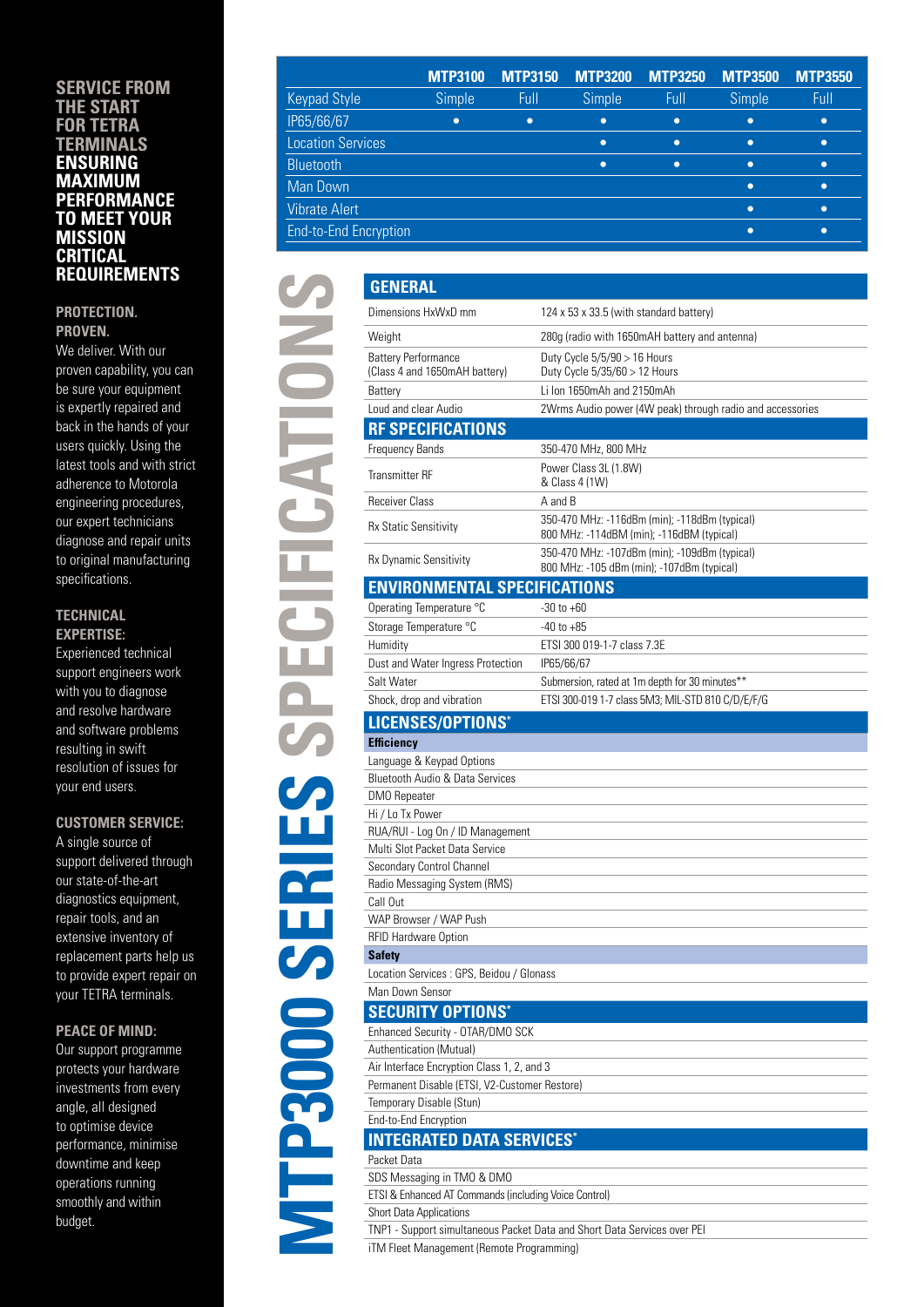| <b>LOCATION SERVICES</b>                                                                                                    |                                                                                       |  |  |  |  |
|-----------------------------------------------------------------------------------------------------------------------------|---------------------------------------------------------------------------------------|--|--|--|--|
| Simultaneous Satellites                                                                                                     | 12                                                                                    |  |  |  |  |
| Antenna                                                                                                                     | Integrated external antenna                                                           |  |  |  |  |
| <b>Tracking Sensitivity</b>                                                                                                 | -160 dBm (typical) -150 dBm (guaranteed)                                              |  |  |  |  |
| Accuracy                                                                                                                    | <5 metres (50% probable) @ -130 dBm                                                   |  |  |  |  |
| Protocols                                                                                                                   | ETSI LIP & Motorola LRRP                                                              |  |  |  |  |
| <b>USER INTERFACE</b>                                                                                                       |                                                                                       |  |  |  |  |
| <b>User Controls</b>                                                                                                        |                                                                                       |  |  |  |  |
| Easy to use separate volume and talkgroup knobs                                                                             |                                                                                       |  |  |  |  |
| Keypad Lock                                                                                                                 |                                                                                       |  |  |  |  |
| User Configurable One touch Buttons & Keys, extensive list of functions                                                     |                                                                                       |  |  |  |  |
| Covert Mode                                                                                                                 |                                                                                       |  |  |  |  |
| <b>Customisable, User Friendly Menus</b>                                                                                    |                                                                                       |  |  |  |  |
| Menu Shortcuts - user customisable                                                                                          |                                                                                       |  |  |  |  |
| Menu Editor, simplify & tailor to user needs                                                                                |                                                                                       |  |  |  |  |
|                                                                                                                             |                                                                                       |  |  |  |  |
| <b>Display</b><br>Colour Transflective Display, 132x90 pixel screen with 262,144 vivid colours -viewable in bright sunlight |                                                                                       |  |  |  |  |
|                                                                                                                             |                                                                                       |  |  |  |  |
| Flip screen, large/x-large text & icon options                                                                              |                                                                                       |  |  |  |  |
| Screen Saver gif image & text (any user's selection)                                                                        |                                                                                       |  |  |  |  |
| Configurable Smart Backlight to optimise power use                                                                          |                                                                                       |  |  |  |  |
| Universal Time Display                                                                                                      |                                                                                       |  |  |  |  |
| Multiple Display languages, user selectable                                                                                 |                                                                                       |  |  |  |  |
| Talkgroup & Call Management - User friendly, flexible, efficient, fast                                                      |                                                                                       |  |  |  |  |
| Talkgroups - TMO Folders 256, TMO Unique 2048, TMO Instances 4000                                                           |                                                                                       |  |  |  |  |
| Talkgroups - DMO Folders 128, DMO Groups 1024                                                                               |                                                                                       |  |  |  |  |
| Favourite Folders - Up to 3                                                                                                 |                                                                                       |  |  |  |  |
| Country/Network Code List - up to 100                                                                                       |                                                                                       |  |  |  |  |
| Scan lists: 40 lists of up to 20 groups                                                                                     |                                                                                       |  |  |  |  |
| Dialling Direct, Scroll, Speed, One touch button/key                                                                        |                                                                                       |  |  |  |  |
| AlphaNumeric Search, Call History Redial                                                                                    |                                                                                       |  |  |  |  |
| <b>Contact Management - Familiar Cellular Style Interface for Ease of Use</b>                                               |                                                                                       |  |  |  |  |
| Up to 1000 contacts with 6 numbers per contact, (max 2000 unique numbers)                                                   |                                                                                       |  |  |  |  |
| Multiple Dialling Methods to support multiple use cases<br>Fast/Flexible Call Set Up / Answer                               |                                                                                       |  |  |  |  |
|                                                                                                                             |                                                                                       |  |  |  |  |
| Set up a Private Call Response to a Group Call via One Touch Button                                                         |                                                                                       |  |  |  |  |
| <b>Multiple Ring Tones</b><br>Text & Status Messaging - Familiar Cellular Style Interface for Ease of Use                   |                                                                                       |  |  |  |  |
|                                                                                                                             |                                                                                       |  |  |  |  |
| Text message list: 20 message In / Out box                                                                                  |                                                                                       |  |  |  |  |
| Intelligent Keypad Text Input (Model specific)                                                                              |                                                                                       |  |  |  |  |
| Status list : up to 400 pre-defined messages                                                                                |                                                                                       |  |  |  |  |
| <b>MAIN VOICE SERVICES</b>                                                                                                  |                                                                                       |  |  |  |  |
| Full Duplex TMO Private, PABX, PSTN, Emergency                                                                              |                                                                                       |  |  |  |  |
| Half Duplex TMO Private, Group, Emergency                                                                                   |                                                                                       |  |  |  |  |
| Half Duplex DMO Private, Group, Emergency                                                                                   |                                                                                       |  |  |  |  |
| Inter-MNI, Gateway, Repeater                                                                                                |                                                                                       |  |  |  |  |
| PTT Double Push                                                                                                             |                                                                                       |  |  |  |  |
| Adaptive Audio Control                                                                                                      |                                                                                       |  |  |  |  |
| <b>Emergency Call Management</b>                                                                                            |                                                                                       |  |  |  |  |
| Tactical Emergency Group Call to ATTACHED talkgroup                                                                         |                                                                                       |  |  |  |  |
| Non-Tactical Emergency Group Call to DEDICATED talkgroup                                                                    |                                                                                       |  |  |  |  |
| Individual Emergency Call to PREDEFINED party (half/full duplex)<br>HOT MIC Emergency - hands free in Moments that Matter   |                                                                                       |  |  |  |  |
| Emergency Status Msg sent to dispatch console                                                                               |                                                                                       |  |  |  |  |
| Smart TMO / DMO selection for Emergency Call set up - ensure call gets through                                              |                                                                                       |  |  |  |  |
| Preemptive Priority Calls                                                                                                   |                                                                                       |  |  |  |  |
| <b>OTHERS</b>                                                                                                               |                                                                                       |  |  |  |  |
|                                                                                                                             | Reputed and 'quick connect' aide connector with bigh performance matching accessories |  |  |  |  |

Robust and 'quick connect' side connector with high-perform Robust bottom connector SLIM connector Accessories interface Team ID antenna rings : efficient operations

\* Some features / options only supported on specific radio models, or may only be available in specific regions. Some features require purchase of<br>software licence to enable. Please check with your Motorola representative

\*\* Dust cover must be fitted to side connector and bottom connector, with antenna and battery fitted. To prevent salt crystal build up rinse in fresh water after exposure.

# **MTP3000 SERIES SAFER TOUGHER EASIER**



A full range of matching and high performance accessories are available on the MTP3000 Series Accessory Catalogue by visiting **www.motorolasolutions.com/MTP3000**